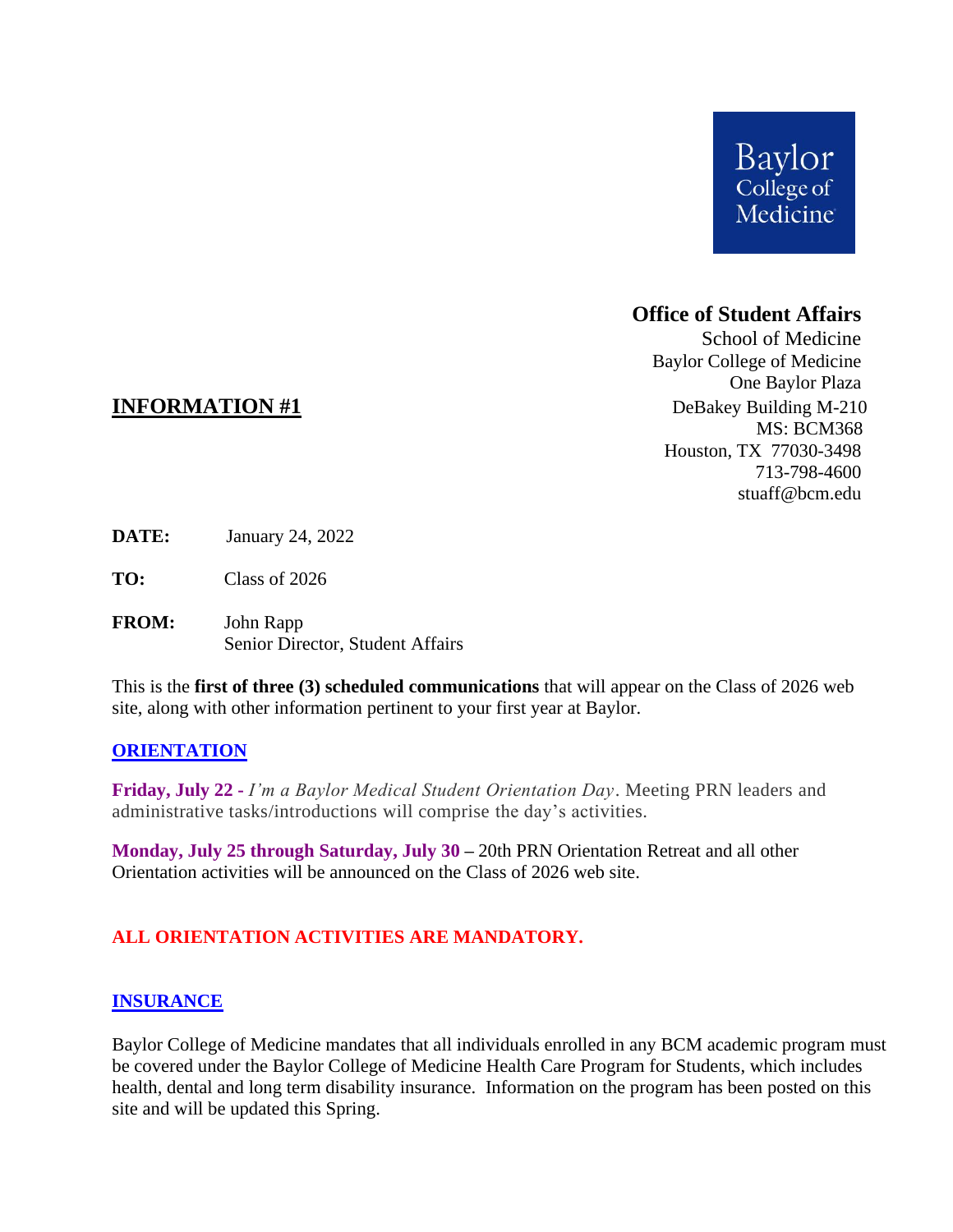# **INFORMATION TECHNOLOGY ENVIRONMENT & REQUIREMENTS**

We include in every first year student's financial aid allocation \$2,000, which can be used to purchase a new laptop computer. If you already own a computer or can purchase a computer or an upgrade for less than \$2,000, you should decline all or part of your financial aid allocation so you borrow only what you actually need. Be aware that half of your financial aid award is available in August and half in January.

## **Baylor Personal Computer Requirement and specifications**

The classes that you take at BCM are paperless; therefore, you must have a computer to access class materials including course notes, presentations and streaming videos. In addition, some exams at BCM are administered over wireless networks at the College. Many students use both a laptop and a tablet – the laptop for note taking and the tablet for study on the go.

Because you shouldn't have to deal with learning a new operating system when you start medical school, we support both Apple and Windows-based devices. Please do not buy a Chrome Netbook because it will NOT work for your wireless exams.

Information Technology program. Additionally, we require that you install and run any manufacturer security patches or "hot fixes" that are suggested for your Operating System.

## **Please refer to the Minimum Computer Requirements – 2022-2023 under Important Information on the Class of 2025 web site.**

## **Required Use of your Laptop on Campus**

All medical students entering BCM after 2014 are required to own a laptop computer that meets the specifications listed above. These requirements are based upon our experience with Foundational Sciences & National Board of Medical Examiners online examinations that we administer. Laptops with lower capability are not suitable. In addition, Netbooks, Chromebooks and iPads are not suitable for these purposes.

Soon after you arrive at BCM there will be a Compatibility Check test session that will be offered to determine whether your computer meets the requirements we have established. Passage of these compatibility tests is essential in order for you to take advantage of our streaming video lecture service and to take online examinations.

## **MILITARY PROGRAMS**

If you are in a military program, provide to Student Account Services **(713-798-4322)** a copy of your contract, military orders, etc., so they may bill the government for your tuition/fees. **NOTE:** Failure to do this may mean you have to pay certain expenses that ordinarily would be paid by the government, simply because Student Account Services was not informed.